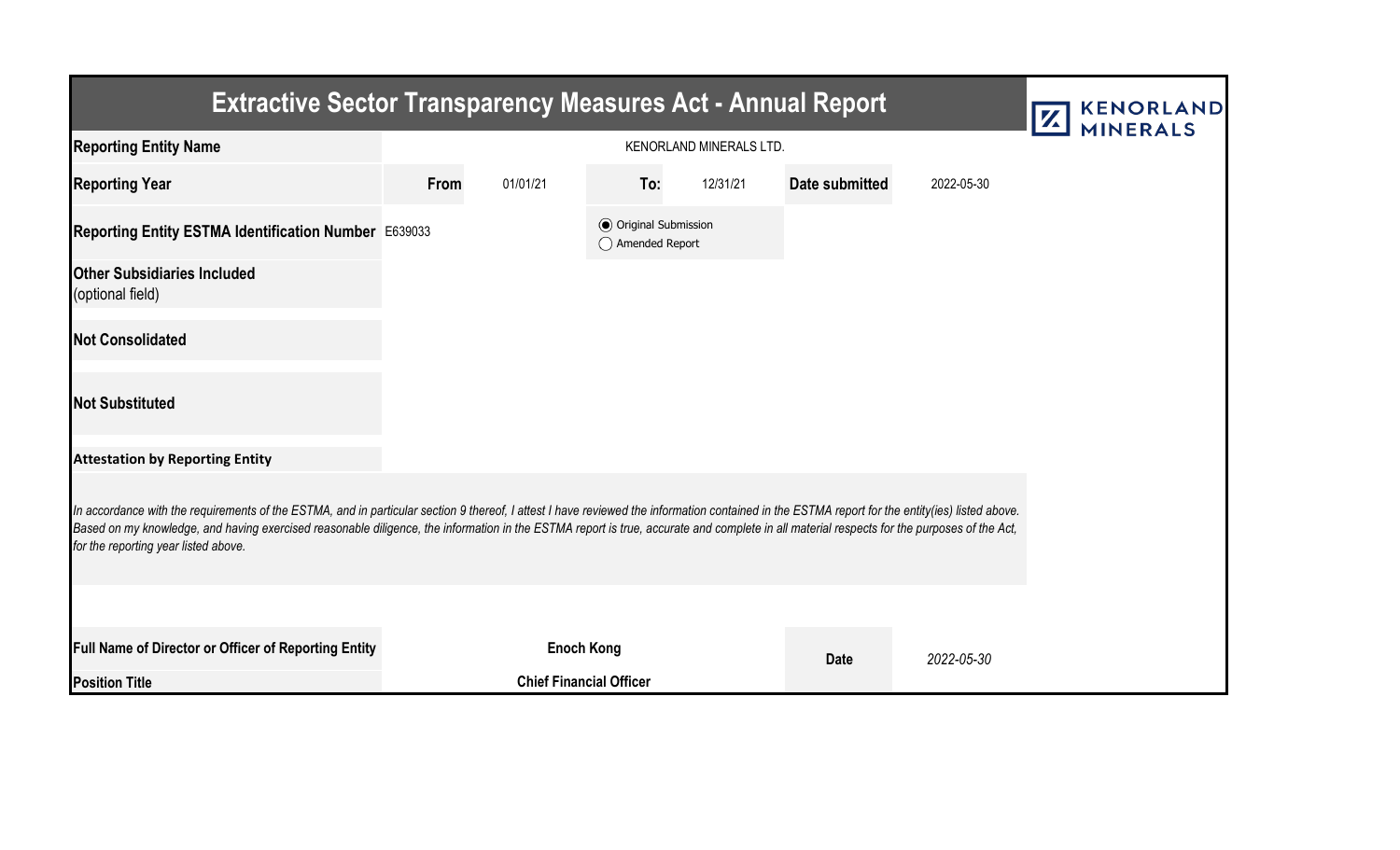| <b>Extractive Sector Transparency Measures Act - Annual Report</b>                                                                                                               |                              |                                                                                 |                                           |           |            |                                |                |                  |                                               |                                      |                                                                                                                                                                                                                                                                                                                             |  |
|----------------------------------------------------------------------------------------------------------------------------------------------------------------------------------|------------------------------|---------------------------------------------------------------------------------|-------------------------------------------|-----------|------------|--------------------------------|----------------|------------------|-----------------------------------------------|--------------------------------------|-----------------------------------------------------------------------------------------------------------------------------------------------------------------------------------------------------------------------------------------------------------------------------------------------------------------------------|--|
| <b>Reporting Year</b><br><b>Reporting Entity Name</b><br><b>Reporting Entity ESTMA</b><br><b>Identification Number</b><br><b>Subsidiary Reporting Entities (if</b><br>necessary) | From:                        | 01/01/21                                                                        | To:<br>KENORLAND MINERALS LTD.<br>E639033 | 12/31/21  |            | <b>Currency of the Report</b>  | CAD            |                  |                                               |                                      |                                                                                                                                                                                                                                                                                                                             |  |
|                                                                                                                                                                                  | <b>Payments by Payee</b>     |                                                                                 |                                           |           |            |                                |                |                  |                                               |                                      |                                                                                                                                                                                                                                                                                                                             |  |
| Country                                                                                                                                                                          | Payee Name <sup>1</sup>      | Departments, Agency, etc<br>within Payee that Received<br>Payments <sup>2</sup> | <b>Taxes</b>                              | Royalties | Fees       | <b>Production Entitlements</b> | <b>Bonuses</b> | <b>Dividends</b> | Infrastructure<br><b>Improvement Payments</b> | <b>Total Amount paid to</b><br>Payee | Notes <sup>34</sup>                                                                                                                                                                                                                                                                                                         |  |
| Canada                                                                                                                                                                           | Province of British Columbia | Mineral Titles Office                                                           |                                           |           | 10,000.00  |                                |                |                  |                                               | 10,000.00                            |                                                                                                                                                                                                                                                                                                                             |  |
| Canada                                                                                                                                                                           | Province of British Columbia | Mineral Titles Office                                                           |                                           |           | 10,000.00  |                                |                |                  |                                               | 10,000.00                            |                                                                                                                                                                                                                                                                                                                             |  |
| Canada                                                                                                                                                                           | Ministry of Finance          | Ministry of Energy and Natural<br>Resources, Quebec                             |                                           |           | 270,000.00 |                                |                |                  |                                               | 270,000.00                           |                                                                                                                                                                                                                                                                                                                             |  |
| Canada                                                                                                                                                                           | Ministry of Energy           | Ministry of Energy, Northern<br>Development                                     |                                           |           | 180,000.00 |                                |                |                  |                                               | 180,000.00                           |                                                                                                                                                                                                                                                                                                                             |  |
| United States of America                                                                                                                                                         | State of Alaska              | Department of Natural Resources                                                 |                                           |           | 310,000.00 |                                |                |                  |                                               |                                      | Amounts are presented in Canadian<br>dollars; However, these amounts<br>were paid in US Dollars and<br>translated to Canadian Dollars. For<br>310,000.00 information purposes the average<br>exchange rate of these transactions<br>was 1.2535 which is the number of<br>Canadian Dollars required to buy one<br>US Dollar. |  |
|                                                                                                                                                                                  |                              |                                                                                 |                                           |           |            |                                |                |                  |                                               |                                      |                                                                                                                                                                                                                                                                                                                             |  |
|                                                                                                                                                                                  |                              |                                                                                 |                                           |           |            |                                |                |                  |                                               |                                      |                                                                                                                                                                                                                                                                                                                             |  |
|                                                                                                                                                                                  |                              |                                                                                 |                                           |           |            |                                |                |                  |                                               |                                      |                                                                                                                                                                                                                                                                                                                             |  |
|                                                                                                                                                                                  |                              |                                                                                 |                                           |           |            |                                |                |                  |                                               |                                      |                                                                                                                                                                                                                                                                                                                             |  |
|                                                                                                                                                                                  |                              |                                                                                 |                                           |           |            |                                |                |                  |                                               |                                      |                                                                                                                                                                                                                                                                                                                             |  |
|                                                                                                                                                                                  |                              |                                                                                 |                                           |           |            |                                |                |                  |                                               |                                      |                                                                                                                                                                                                                                                                                                                             |  |
| <b>Additional Notes:</b>                                                                                                                                                         |                              |                                                                                 |                                           |           |            |                                |                |                  |                                               |                                      |                                                                                                                                                                                                                                                                                                                             |  |